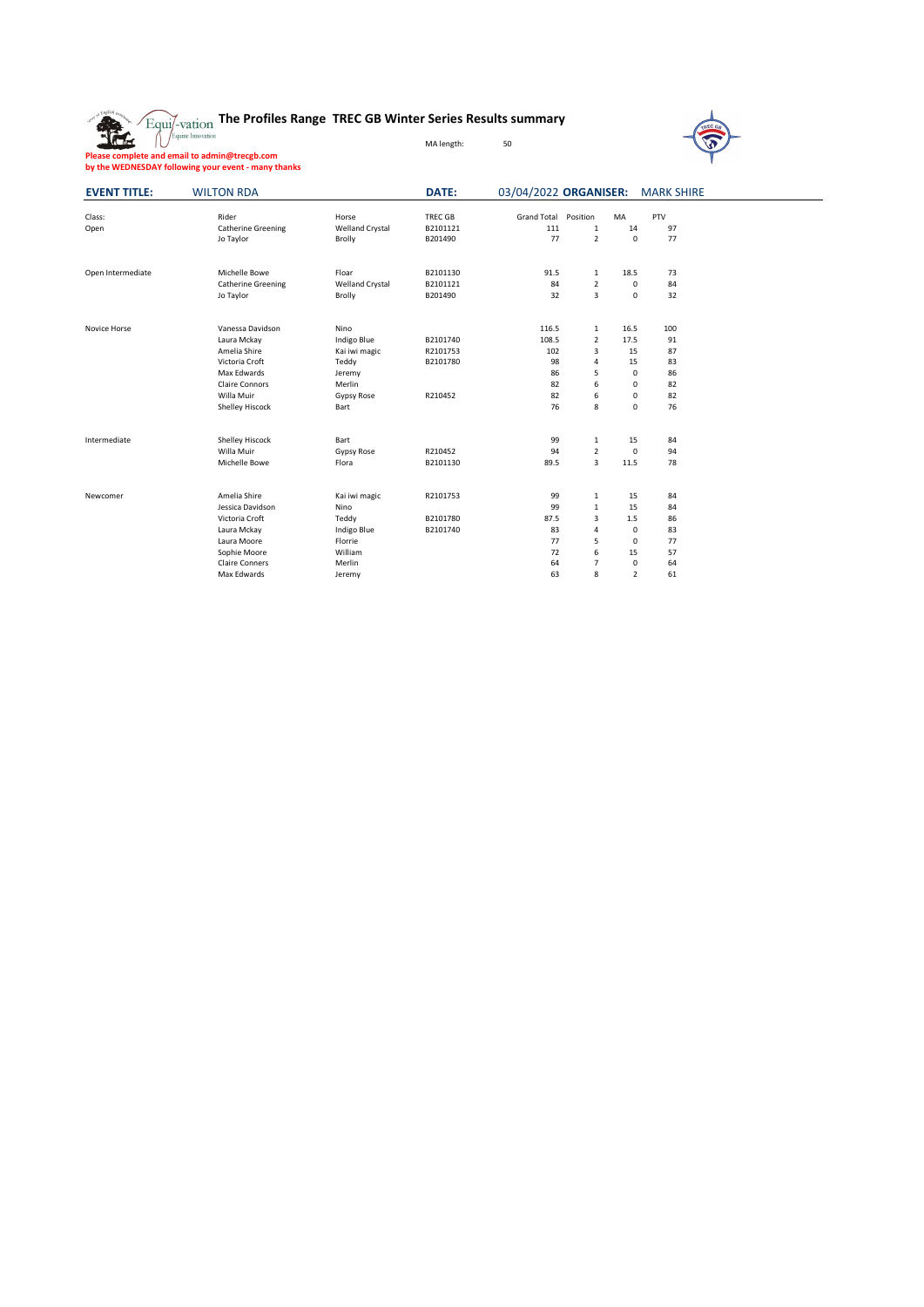|                           | Equil-vation                           | The Profiles Range TREC GB Winter Series Class summary |              |                                 |                          |       |                                     |                               |                            |        |      |                           |                              |              |
|---------------------------|----------------------------------------|--------------------------------------------------------|--------------|---------------------------------|--------------------------|-------|-------------------------------------|-------------------------------|----------------------------|--------|------|---------------------------|------------------------------|--------------|
| <b>EVENT TITLE:</b>       | Equine Innovation<br><b>WILTON RDA</b> |                                                        | <b>DATE:</b> |                                 | 03/04/2022 ORGANISER:    |       |                                     | <b>Moonrakers &amp; South</b> |                            |        |      |                           |                              |              |
| <b>Class:</b>             | <b>Open</b>                            |                                                        |              |                                 |                          |       |                                     |                               |                            |        |      |                           |                              |              |
| <b>RIDER</b>              | <b>TREC GB NO</b>                      | TICKET PUNCH<br><b>HORSE</b> (very important)          | UMPR         | REIN BACK<br>NECK REIN<br>SBEND | BENDING<br><b>BRIDGE</b> | WATER | Deductions for circling<br>CORRIDOR |                               | <b>PTV</b><br><b>TOTAL</b> | CANTER | WALF | <b>MA</b><br><b>TOTAL</b> | <b>GRAND</b><br><b>TOTAL</b> | $\delta^{c}$ |
| <b>Catherine Greening</b> | B2101121                               | <b>Welland Crystal</b>                                 |              |                                 |                          |       |                                     |                               |                            | 8.5    |      |                           | 111                          |              |
| Jo Taylor                 | B201490                                | <b>Brolly</b>                                          | 10           |                                 |                          |       |                                     |                               |                            |        |      |                           | 77                           |              |



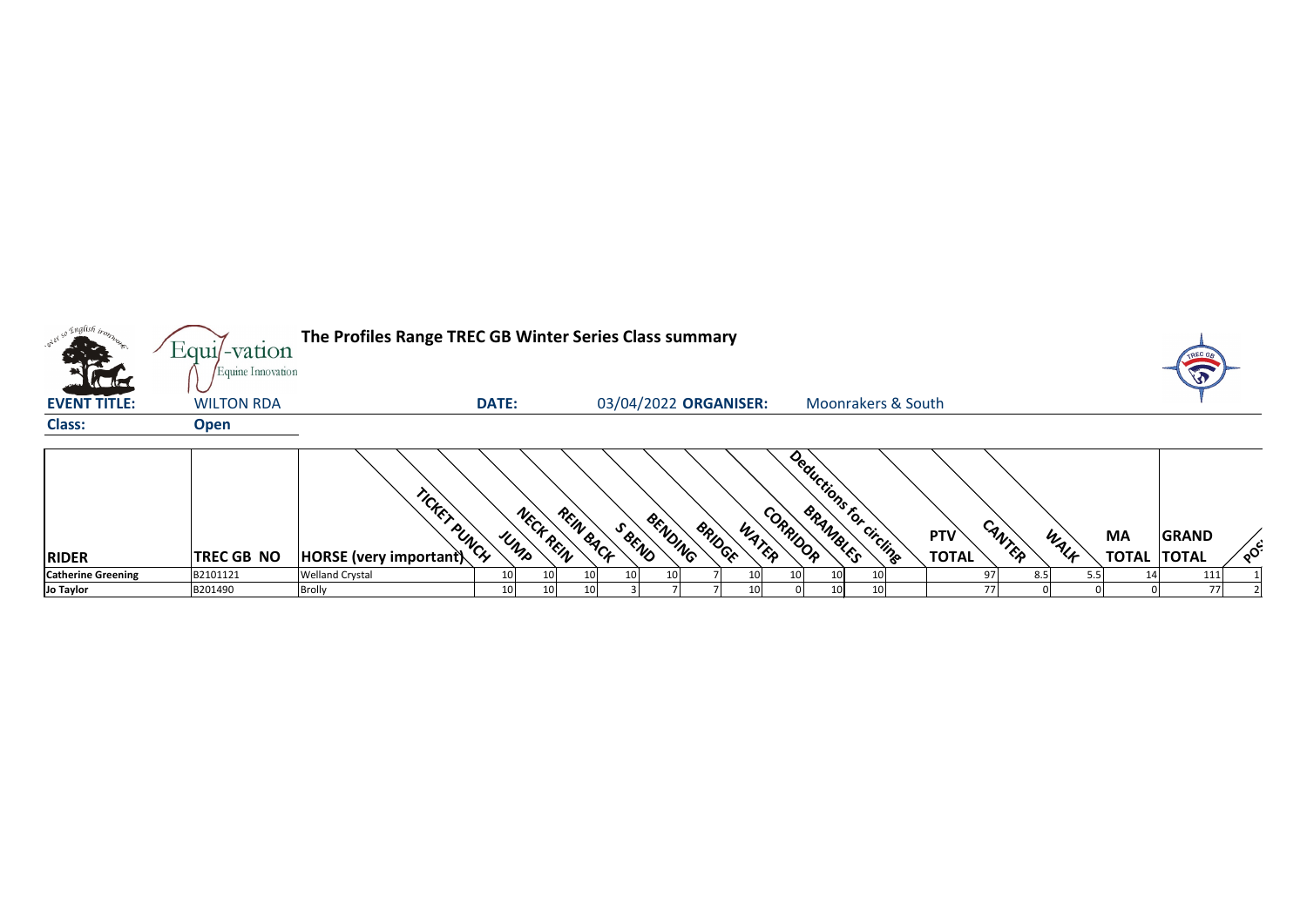| oned so English trong<br><b>Alla</b> | $Equi$ -vation<br>Equine Innovation | The Profiles Range TREC GB Winter Series Class summary    |                  |                   |                                   |                                     |                            |        |            |                                 |              |          |
|--------------------------------------|-------------------------------------|-----------------------------------------------------------|------------------|-------------------|-----------------------------------|-------------------------------------|----------------------------|--------|------------|---------------------------------|--------------|----------|
| <b>EVENT TITLE:</b>                  | <b>WILTON</b>                       |                                                           | <b>DATE:</b>     |                   | 03/04/2022 ORGANISER:             | <b>Moonrakers &amp; South</b>       |                            |        |            |                                 |              |          |
| <b>Class:</b>                        | <b>Open Intermediate</b>            |                                                           |                  |                   |                                   |                                     |                            |        |            |                                 |              |          |
| <b>RIDER</b>                         | <b>TREC GB NO</b>                   | TICKET PUNCH<br><b>HORSE</b> (very<br>$ important\rangle$ | NECK REIN<br>UMP | BRANBLES<br>SBEND | BENDING<br>IMMOB<br><b>BRIDGE</b> | Deductions for circling<br>CORRIDOR | <b>PTV</b><br><b>TOTAL</b> | CANTER | WALK       | <b>MA</b><br><b>TOTAL TOTAL</b> | <b>GRAND</b> | $\sim$ င |
| <b>Michelle Bowe</b>                 | B2101130                            | Floar                                                     | 10I              | 10                | 10                                | 10 <sup>1</sup><br>10               |                            | 73     | 3.5<br>15. | 18.5                            | 91.5         |          |
| <b>Catherine Greening</b>            | B2101121                            | <b>Welland Crystal</b>                                    |                  |                   | 10                                |                                     |                            | 84     |            |                                 | 84           |          |
| <b>Jo Taylor</b>                     | B201490                             | <b>Brolly</b>                                             | 10 <sub>1</sub>  | 10                |                                   |                                     |                            | 32     |            |                                 | 32           |          |



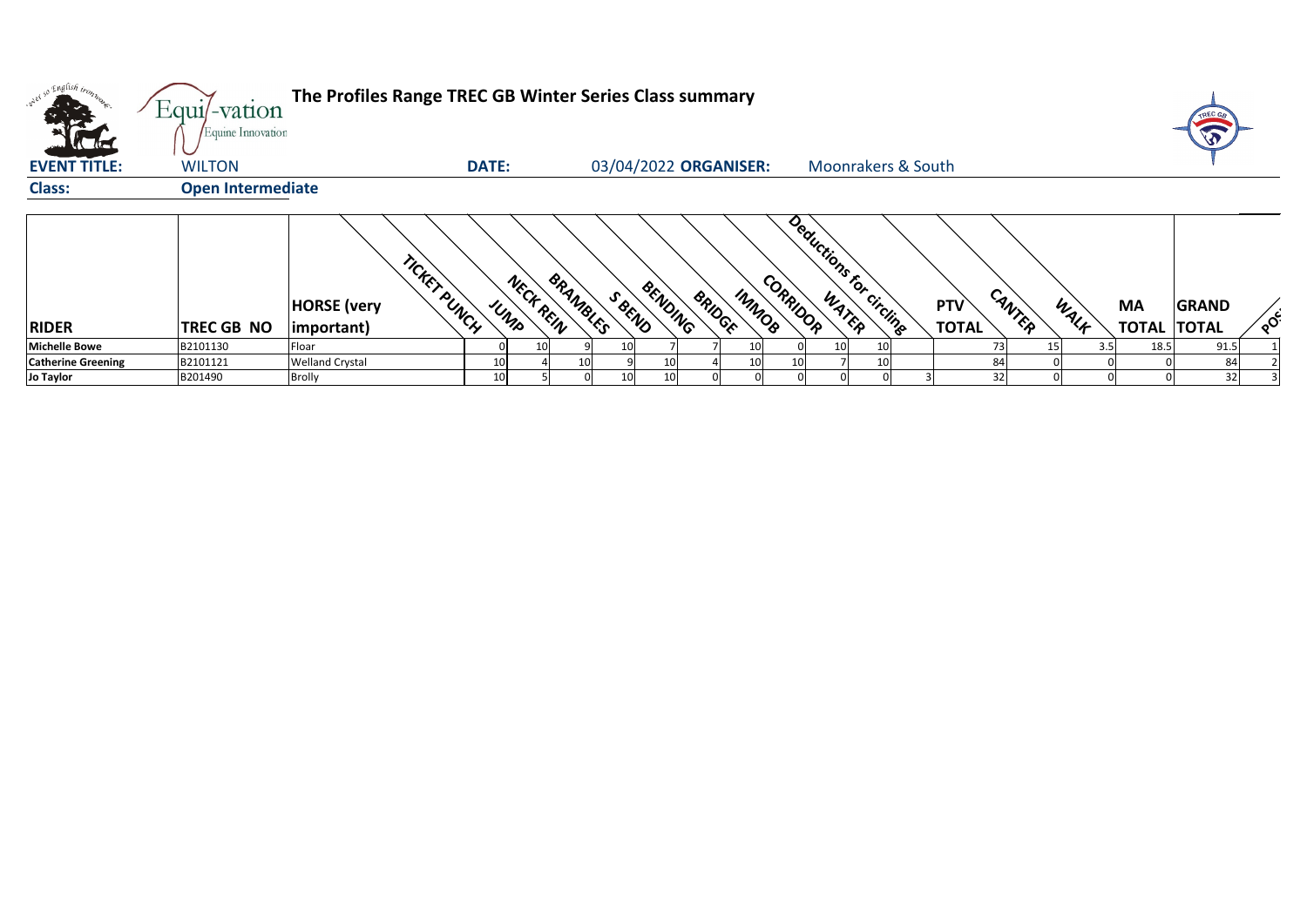| <sub>0</sub> 0 Engli <i>sh ir<sub>07</sub></i> | Equi/-vation<br>Equine Innovation | The Profiles Range TREC GB Winter Series Class summary |              |                       |       |                 |                       |    |                 |                               |                            |          |           |                                 |              |                            |
|------------------------------------------------|-----------------------------------|--------------------------------------------------------|--------------|-----------------------|-------|-----------------|-----------------------|----|-----------------|-------------------------------|----------------------------|----------|-----------|---------------------------------|--------------|----------------------------|
| <b>EVENT TITLE:</b>                            | <b>WILTON RDA</b>                 |                                                        | <b>DATE:</b> |                       |       |                 | 03/04/2022 ORGANISER: |    |                 | <b>Moonrakers &amp; South</b> |                            |          |           |                                 |              |                            |
| <b>Class:</b>                                  | <b>Novice Horse</b>               |                                                        |              |                       |       |                 |                       |    |                 |                               |                            |          |           |                                 |              |                            |
| <b>RIDER</b>                                   | TREC GB NO                        | TORSE (very important)                                 | POLES        | IMMOR<br>DITCH        | WATER | SBEND           | CORRIDOR<br>BENDING   |    | NECK REIN       | Deductions for circling       | <b>PTV</b><br><b>TOTAL</b> | CANTER   | WALK      | <b>MA</b><br><b>TOTAL TOTAL</b> | <b>GRAND</b> | $\mathcal{L}_{\mathbf{Q}}$ |
| <b>Vanessa Davidson</b>                        |                                   | Nino                                                   | 10           | 10<br>10              | 10    | 10              | 10                    | 10 | 10              | 10                            |                            | 100      | 15<br>1.5 | 16.5                            | 116.5        |                            |
| Laura Mckay                                    | B2101740                          | Indigo Blue                                            | 10           | 10 <sup>1</sup><br>10 | 10    | 10 <sub>1</sub> |                       |    |                 | 10                            |                            | 91       | 15<br>2.5 | 17.5                            | 108.5        |                            |
| <b>Amelia Shire</b>                            | R2101753                          | Kai iwi magic                                          | $10\,$       | 10<br>10<br>q         | 10    | 10              |                       |    |                 | 10                            |                            | 87       | 15        | 15                              | 102          |                            |
| <b>Victoria Croft</b><br><b>Max Edwards</b>    |                                   | Teddy                                                  |              | 10                    | 10    | 10              |                       |    |                 | 10                            |                            | 83       | 15        | 15                              | 98           |                            |
| <b>Claire Connors</b>                          |                                   | Jeremy<br>Merlin                                       | 10           | 10<br>10              | 10    | 10<br>10        | 10                    |    |                 | 10<br>10                      |                            | 86<br>82 |           |                                 | 86<br>82     |                            |
| <b>Willa Muir</b>                              | R210452                           | Gypsy Rose                                             | 10           |                       |       | 10              |                       |    |                 |                               |                            | 82       |           |                                 | 82           |                            |
| <b>Shelley Hiscock</b>                         |                                   | <b>Bart</b>                                            | 10           | 10 <sup>1</sup>       |       | 10              | 10 <sup>1</sup>       |    | 10 <sup>1</sup> |                               |                            | 76       |           |                                 | 76           |                            |



| <b>PTV</b>   | CANTEP | WALK | <b>MA</b>    | <b>GRAND</b> |                |
|--------------|--------|------|--------------|--------------|----------------|
| <b>TOTAL</b> |        |      | <b>TOTAL</b> | <b>TOTAL</b> | POC            |
| 100          | 15     | 1.5  | 16.5         | 116.5        | 1              |
| 91           | 15     | 2.5  | 17.5         | 108.5        | $\overline{2}$ |
| 87           | 15     | 0    | 15           | 102          | 3              |
| 83           | 15     | 0    | 15           | 98           | 4              |
| 86           | 0      | 0    | 0            | 86           | 5              |
| 82           | 0      | 0    | 0            | 82           | 6              |
| 82           | 0      | 0    | 0            | 82           | 6              |
| 76           | 0      | 0    | 0            | 76           | 8              |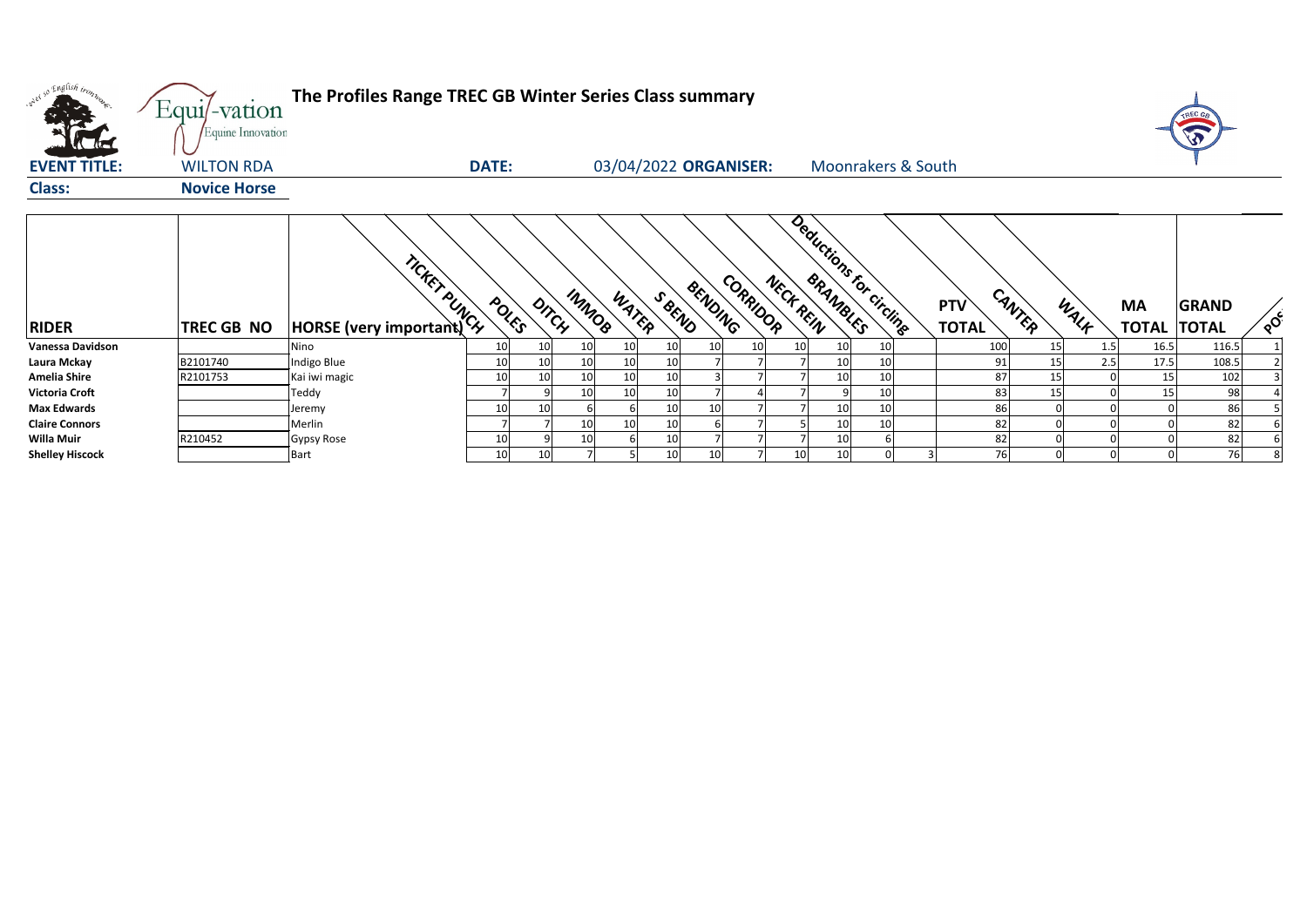| <b>CATHERINE</b>       | $Equi$ -vation<br>Equine Innovation | The Profiles Range TREC GB Winter Series Class summary    |              |                       |                       |                |       |                               |                            |        |      |                                 | T            |                                     |
|------------------------|-------------------------------------|-----------------------------------------------------------|--------------|-----------------------|-----------------------|----------------|-------|-------------------------------|----------------------------|--------|------|---------------------------------|--------------|-------------------------------------|
| <b>EVENT TITLE:</b>    | <b>WILTON RDA</b>                   |                                                           | <b>DATE:</b> |                       | 03/04/2022 ORGANISER: |                |       | <b>Moonrakers &amp; South</b> |                            |        |      |                                 |              |                                     |
| <b>Class:</b>          | <b>Intermediate</b>                 |                                                           |              |                       |                       |                |       |                               |                            |        |      |                                 |              |                                     |
| <b>RIDER</b>           | <b>TREC GB NO</b>                   | TICKET PUNCH<br><b>HORSE</b> (very<br>$ important\rangle$ | UMP          | CORRIDOR<br>NECK REIN | BENDING<br>SBEND      | IMMOR<br>DITCH | WATER | Deductions for circling       | <b>PTV</b><br><b>TOTAL</b> | CANTER | WALF | <b>MA</b><br><b>TOTAL TOTAL</b> | <b>GRAND</b> | $\lambda_{\mathbf{Q}}^{\mathbf{C}}$ |
| <b>Shelley Hiscock</b> |                                     | <b>Bart</b>                                               |              |                       |                       | 10             |       | 10                            |                            | 84     |      |                                 | 99           |                                     |
| <b>Willa Muir</b>      | R210452                             | Gypsy Rose                                                | 10           | 10<br>10              |                       | 10             |       | 10                            |                            | 94     |      |                                 | 94           |                                     |
| <b>Michelle Bowe</b>   | B2101130                            | Flora                                                     |              | 10I<br>10             |                       | 10I            |       | 10                            |                            | 78     | 9.5  | 11.5                            | 89.5         |                                     |



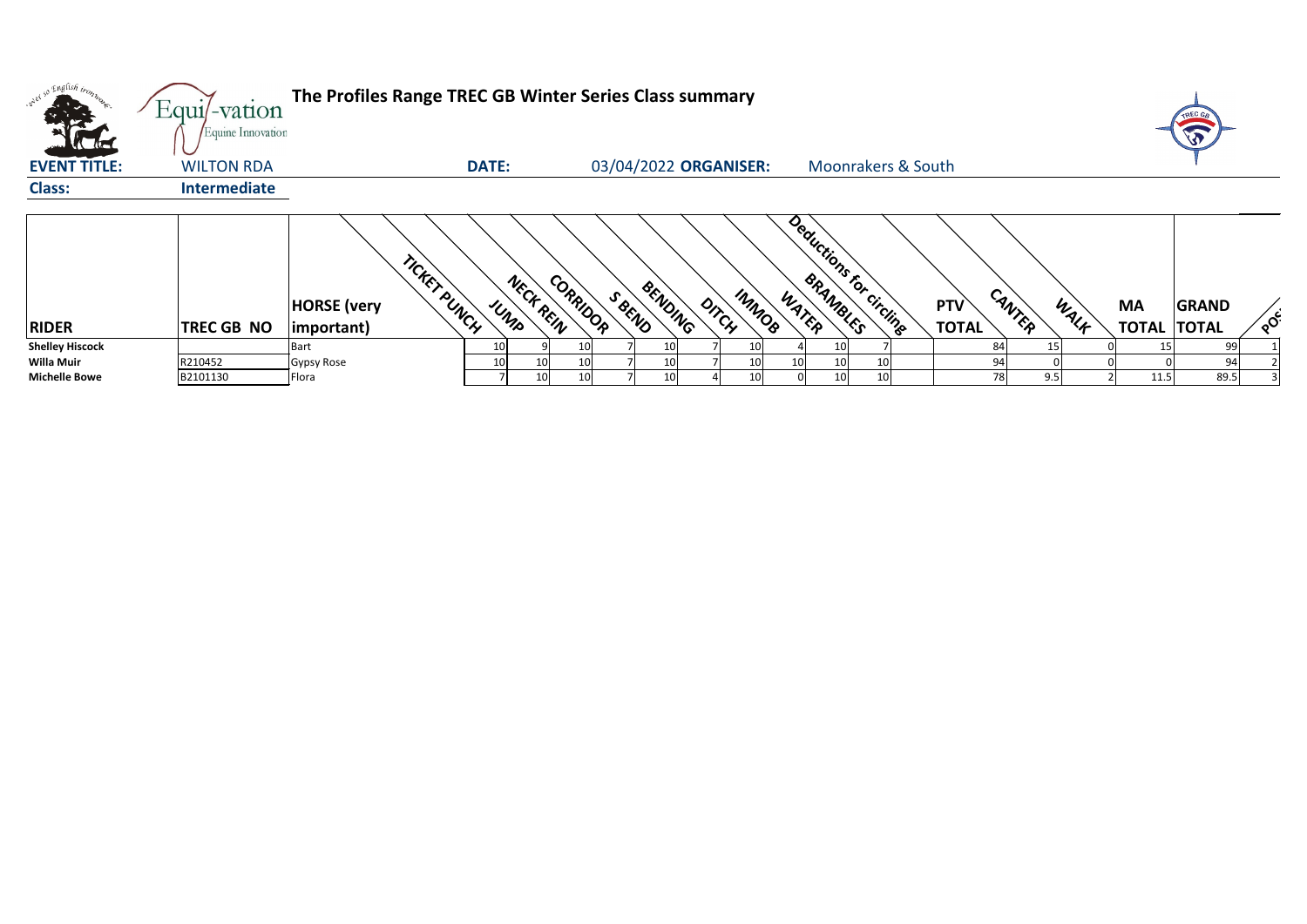| onel so English trong | Equi/-vation<br>Equine Innovation | The Profiles Range TREC GB Winter Series Class summary |                   |               |                 |                 |         |          |           |                                           |    |                            |        |      |                                 |              |               |
|-----------------------|-----------------------------------|--------------------------------------------------------|-------------------|---------------|-----------------|-----------------|---------|----------|-----------|-------------------------------------------|----|----------------------------|--------|------|---------------------------------|--------------|---------------|
| <b>EVENT TITLE:</b>   | <b>WILTON RDA</b>                 |                                                        | <b>DATE: DATE</b> |               |                 |                 |         |          |           | 03/04/2022 ORGANISER MARI MOONERS & SOUTH |    |                            |        |      |                                 |              |               |
| <b>Class:</b>         | <b>Newcomer</b>                   |                                                        |                   |               |                 |                 |         |          |           |                                           |    |                            |        |      |                                 |              |               |
| <b>RIDER</b>          | <b>TREC GB NO</b>                 | TICKET PUNCH<br><b>HORSE</b> (very important)          | POLES             | <b>BRIDGE</b> | IMMOS<br>WATER  | <b>BRANDURS</b> | BENDING | CORRIDOR | NECK REIN | Deductions for circling                   |    | <b>PTV</b><br><b>TOTAL</b> | CANTER | WALK | <b>MA</b><br><b>TOTAL TOTAL</b> | <b>GRAND</b> | $\mathcal{S}$ |
| <b>Amelia Shire</b>   | R2101753                          | Kai iwi magic                                          | 10 <sub>l</sub>   | 10            | 10<br>10        | 10              |         |          |           | 10                                        |    |                            | 84     | 15   | 15                              | 99           |               |
| Jessica Davidson      |                                   | Nino                                                   | 10                | 10            | 10 <sup>1</sup> | 10              | 10      |          |           | 10                                        | 10 |                            | 84     | 15   | 15                              | 99           |               |
| <b>Victoria Croft</b> |                                   | Teddy                                                  | 10                | 10            | 10              | 10              | 10      |          |           | 10                                        |    |                            | 86     | 1.5  | 1.5                             | 87.5         |               |
| Laura Mckay           | B2101740                          | Indigo Blue                                            | 10 <sup>1</sup>   | 10            | 10              | 10              |         |          |           | 10                                        |    |                            | 83     |      |                                 | 83           |               |
| <b>Laura Moore</b>    |                                   | Florrie                                                |                   | 10            | 10              | 10              | 10      |          |           | 10                                        |    |                            | 77     |      |                                 | 77           |               |
| <b>Sophie Moore</b>   |                                   | William                                                |                   | 10            | 9               | 10              | 10      |          |           |                                           | 10 |                            | 57     | 15   | 15                              | 72           |               |
| <b>Claire Conners</b> |                                   | Merlin                                                 | 10                |               | 10 <sup>1</sup> | 10              | 10      |          |           |                                           | 10 |                            | 64     |      |                                 | 64           |               |
| <b>Max Edwards</b>    |                                   | Jeremy                                                 | 10                |               | 0 <br>$\Omega$  | 10              | 10      |          |           |                                           | 10 |                            | 61     |      |                                 | 63           |               |